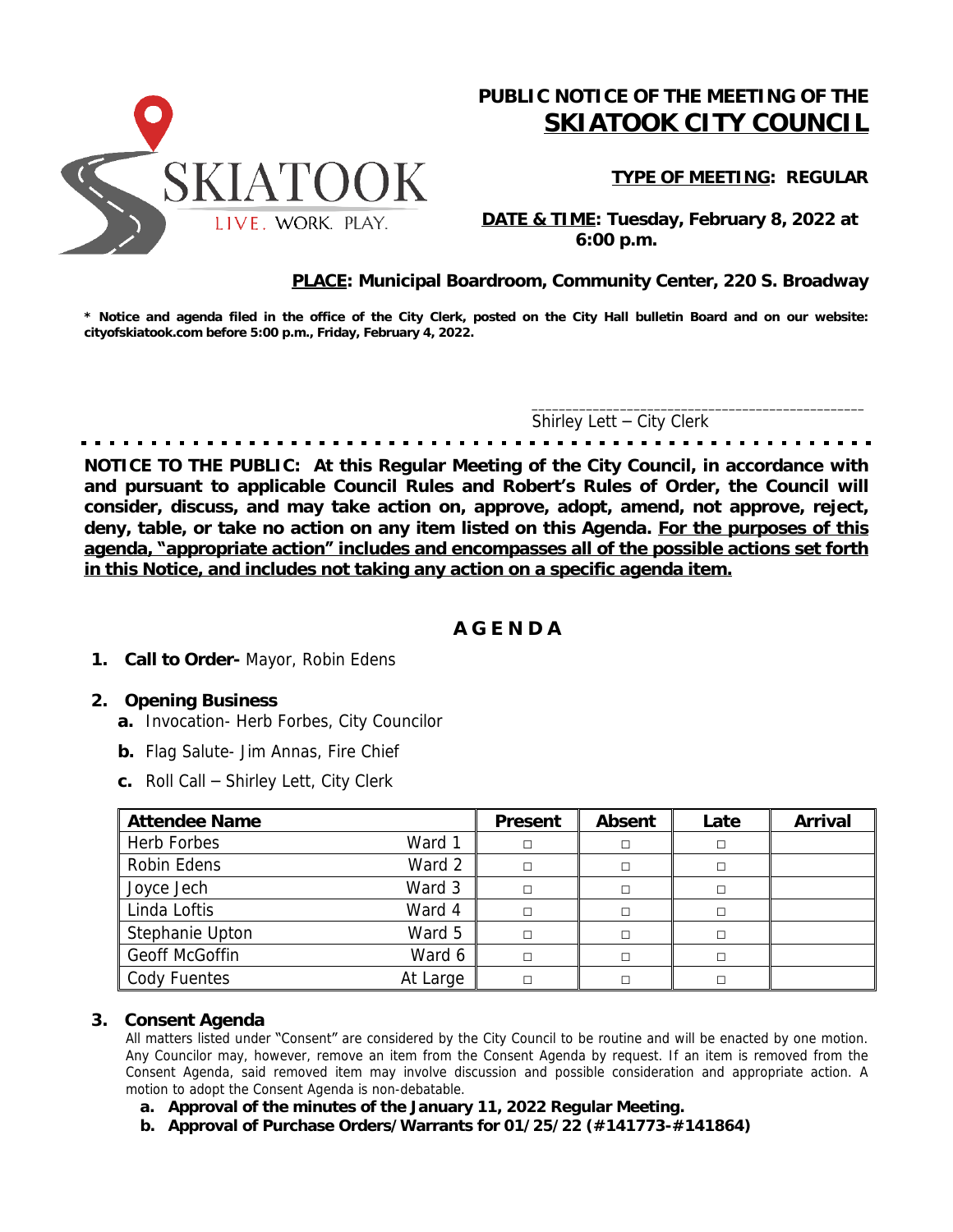|       | General Fund              | \$125,679.77                                                                                                                                                                                        |
|-------|---------------------------|-----------------------------------------------------------------------------------------------------------------------------------------------------------------------------------------------------|
| II.   | Cemetery Fund             | \$820.21                                                                                                                                                                                            |
| iii.  | Airport Fund              | \$720.16                                                                                                                                                                                            |
|       |                           | \$31,071.24                                                                                                                                                                                         |
|       |                           | \$32,236.11                                                                                                                                                                                         |
|       |                           |                                                                                                                                                                                                     |
| Vİ.   | General Fund              | \$83,985.11                                                                                                                                                                                         |
| Vİİ.  |                           | \$493.31                                                                                                                                                                                            |
| viii. | Airport Fund              | \$1,719.63                                                                                                                                                                                          |
|       |                           | \$293.40                                                                                                                                                                                            |
| Х.    | One Cent Capital Projects | \$12,488.88                                                                                                                                                                                         |
| Xİ.   | Payroll (1-14-22)         | \$192,668.11                                                                                                                                                                                        |
| xii.  |                           | \$223,535.16                                                                                                                                                                                        |
| С.    |                           | iv. One Cent Capital Projects<br>v. One Half Cent Capital Projects<br>Approval of Purchase Orders/Warrants for 02/08/2022 (#141908-#141994)<br>Cemetery Fund<br>ix. Court Fund<br>Payroll (1-28-22) |

**d. Ratify purchase of Sewer Equipment Co. of America Model 747-TK Truck mounted Jetter S/N 9178 in the amount of \$103,982.37.**

Motion:\_\_\_\_\_\_\_\_\_\_\_\_\_\_\_\_\_\_\_\_\_\_\_\_\_\_\_\_\_\_\_\_\_\_\_\_\_\_\_\_\_\_\_\_\_\_\_\_\_\_\_\_\_\_\_\_\_\_\_\_\_\_\_\_\_\_\_\_\_\_\_\_\_\_\_\_\_

| Motion/2nd | <b>Councilors/Trustees</b> | Yes/Aye | No/Nay | Abstain |
|------------|----------------------------|---------|--------|---------|
|            | Herb Forbes                | □       |        |         |
|            | Robin Edens                | □       |        |         |
|            | Joyce Jech                 | П       |        |         |
|            | Linda Loftis               | П       |        |         |
|            | Stephanie Upton            | П       |        |         |
|            | Geoff McGoffin             | П       |        |         |
|            | Cody Fuentes               |         |        |         |

# **4. Consideration and appropriate action related to items removed from the Consent Agenda.** Motion:\_\_\_\_\_\_\_\_\_\_\_\_\_\_\_\_\_\_\_\_\_\_\_\_\_\_\_\_\_\_\_\_\_\_\_\_\_\_\_\_\_\_\_\_\_\_\_\_\_\_\_\_\_\_\_\_\_\_\_\_\_\_\_\_\_\_\_\_\_\_\_\_\_\_\_\_\_

\_\_\_\_\_\_\_\_\_\_\_\_\_\_\_\_\_\_\_\_\_\_\_\_\_\_\_\_\_\_\_\_\_\_\_\_\_\_\_\_\_\_\_\_\_\_\_\_\_\_\_\_\_\_\_\_\_\_\_\_\_\_\_\_\_\_\_\_\_\_\_\_\_\_\_\_\_\_\_\_\_\_\_

| Motion/2nd | <b>Councilors/Trustees</b> | Yes/Aye | Abstain |  |
|------------|----------------------------|---------|---------|--|
|            | Herb Forbes                | □       |         |  |
|            | Robin Edens                | □       |         |  |
|            | Joyce Jech                 | □       |         |  |
|            | Linda Loftis               | П       |         |  |
|            | Stephanie Upton            | □       |         |  |
|            | Geoff McGoffin             | П       |         |  |
|            | Cody Fuentes               |         |         |  |

**5. Discussion and possible consideration and appropriate action related to acceptance of the Fiscal Year 2020-2021 Audit.**

Motion:\_\_\_\_\_\_\_\_\_\_\_\_\_\_\_\_\_\_\_\_\_\_\_\_\_\_\_\_\_\_\_\_\_\_\_\_\_\_\_\_\_\_\_\_\_\_\_\_\_\_\_\_\_\_\_\_\_\_\_\_\_\_\_\_\_\_\_\_\_\_\_\_\_\_\_\_\_

\_\_\_\_\_\_\_\_\_\_\_\_\_\_\_\_\_\_\_\_\_\_\_\_\_\_\_\_\_\_\_\_\_\_\_\_\_\_\_\_\_\_\_\_\_\_\_\_\_\_\_\_\_\_\_\_\_\_\_\_\_\_\_\_\_\_\_\_\_\_\_\_\_\_\_\_\_\_\_\_\_\_\_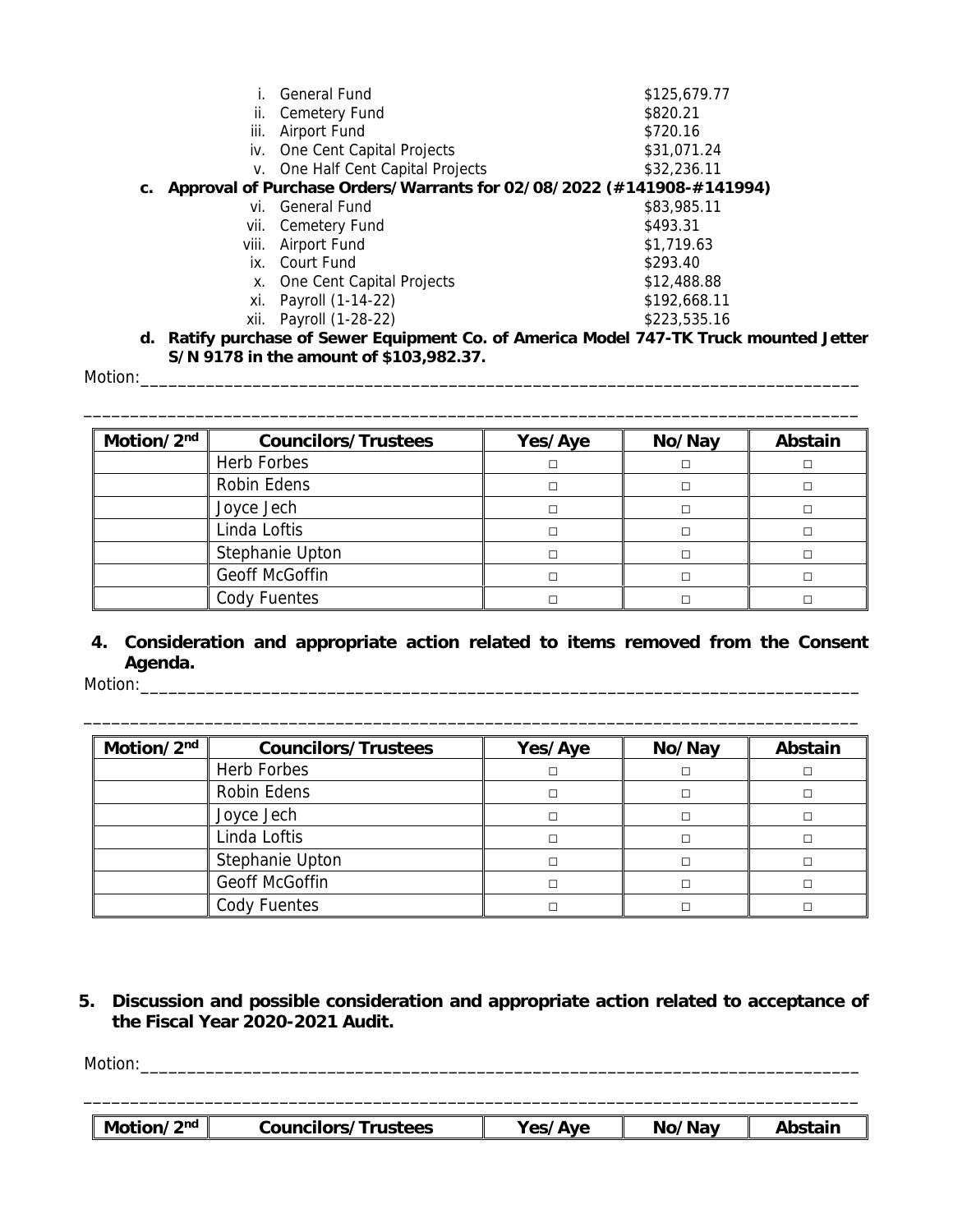| Herb Forbes     |  |  |
|-----------------|--|--|
| Robin Edens     |  |  |
| Joyce Jech      |  |  |
| Linda Loftis    |  |  |
| Stephanie Upton |  |  |
| Geoff McGoffin  |  |  |
| Cody Fuentes    |  |  |

**6. Discussion and possible consideration and appropriate action related to the approval of a Municipal Property Protection Plan renewal and invoice with Oklahoma Municipal Assurance Group in the amount of \$57,778.00.** Motion:

\_\_\_\_\_\_\_\_\_\_\_\_\_\_\_\_\_\_\_\_\_\_\_\_\_\_\_\_\_\_\_\_\_\_\_\_\_\_\_\_\_\_\_\_\_\_\_\_\_\_\_\_\_\_\_\_\_\_\_\_\_\_\_\_\_\_\_\_\_\_\_\_\_\_\_\_\_\_

| Motion/2nd | <b>Councilors/Trustees</b> | Yes/Aye | Abstain |  |
|------------|----------------------------|---------|---------|--|
|            | Herb Forbes                |         |         |  |
|            | Robin Edens                |         |         |  |
|            | Joyce Jech                 |         |         |  |
|            | Linda Loftis               |         |         |  |
|            | Stephanie Upton            |         |         |  |
|            | Geoff McGoffin             |         |         |  |
|            | Cody Fuentes               |         |         |  |

**7. Discussion and possible consideration and appropriate action related to the approval of Ordinance 2022-01**, **AN ORDINANCE AMENDING THE PROVISIONS OF TITLE 10, "BUILDING REGULATIONS", CHAPTER 1, "BUILDING CODES AND REGULATIONS", SECTION 10-1-1A, "TECHNICAL CODES ADOPTED"; HEREBY ADOPTING THE 2017 EDITION OF THE NATIONAL ELECTRICAL CODE, AND ALSO ADOPTING THE 2018 EDITIONS OF THE INTERNATIONAL BUILDING CODE, THE INTERNATIONAL PLUMBING CODE, THE INTERNATIONAL FUEL GAS CODE, THE INTERNATIONAL MECHANICAL CODE, THE INTERNATIONAL FIRE CODE, AND THE INTERNATIONAL EXISTING BUILDING CODE, ALL AS ADOPTED, AMENDED, AND MODIFIED BY THE STATE OF OKLAHOMA UNIFORM BUILDING CODE COMMISSION AS OF SEPTEMBER 14, 2021, AS THE STATEWIDE MINIMUM CODES; CONTAINING OTHER PROVISIONS RELATED THERETO; REPEALING ALL ORDINANCES OR PARTS OF ORDINANCES IN CONFLICT HEREWITH; PROVIDING FOR CODIFICATION; AND DECLARING AN EMERGENCY.**

| Motion/2nd | <b>Councilors/Trustees</b> | Yes/Aye | No/Nay | Abstain |
|------------|----------------------------|---------|--------|---------|
|            | Herb Forbes                | П       |        |         |
|            | Robin Edens                | П       |        |         |
|            | Joyce Jech                 | П       |        |         |
|            | Linda Loftis               | П       |        |         |
|            | Stephanie Upton            | П       |        |         |
|            | Geoff McGoffin             | П       |        |         |
|            | Cody Fuentes               |         |        |         |

Motion: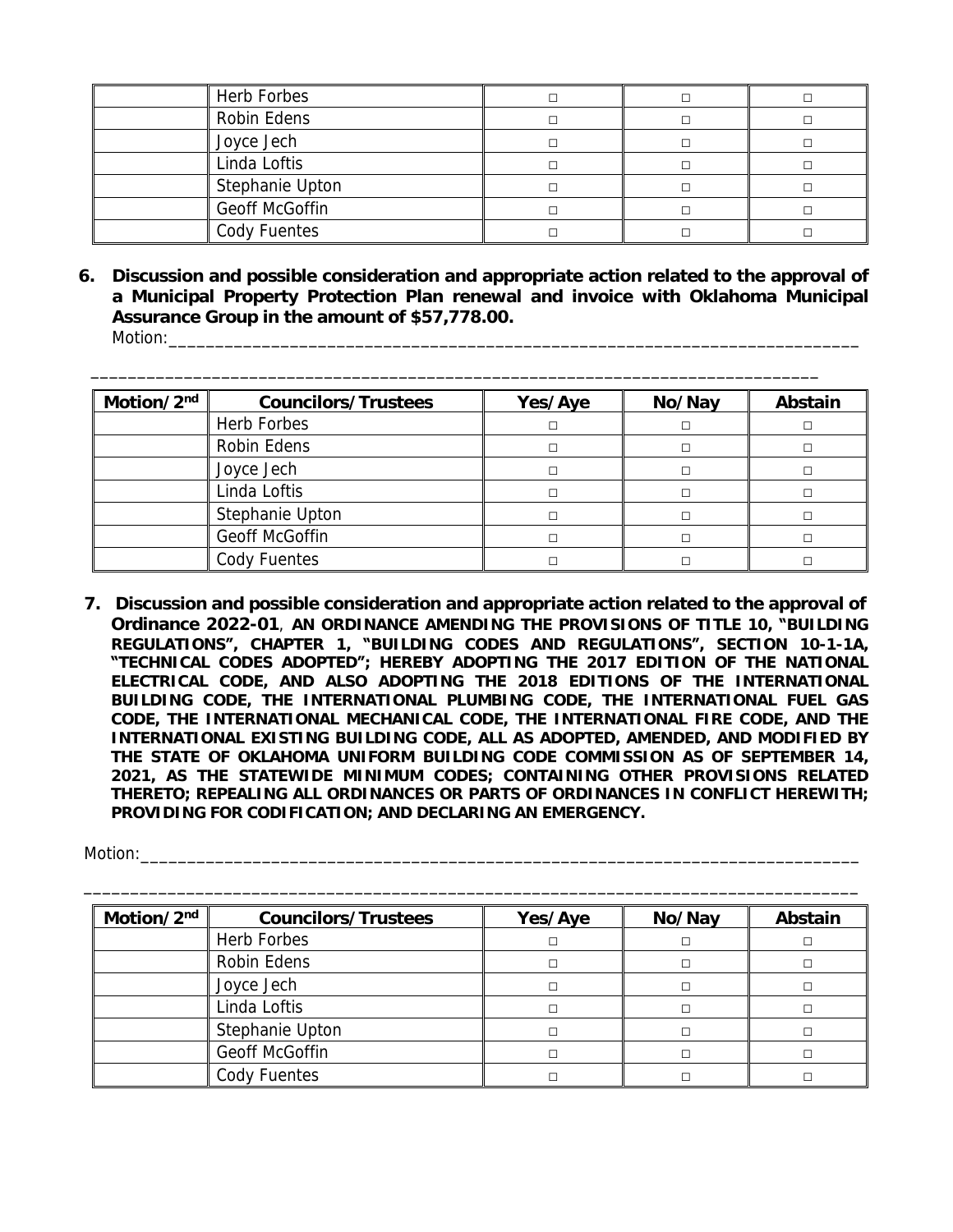**8. Discussion and possible consideration and appropriate action related to the approval of the Emergency Clause for Ordinance 2022-01.**

Motion:\_\_\_\_\_\_\_\_\_\_\_\_\_\_\_\_\_\_\_\_\_\_\_\_\_\_\_\_\_\_\_\_\_\_\_\_\_\_\_\_\_\_\_\_\_\_\_\_\_\_\_\_\_\_\_\_\_\_\_\_\_\_\_\_\_\_\_\_\_\_\_\_\_\_ \_\_\_\_\_\_\_\_\_\_\_\_\_\_\_\_\_\_\_\_\_\_\_\_\_\_\_\_\_\_\_\_\_\_\_\_\_\_\_\_\_\_\_\_\_\_\_\_\_\_\_\_\_\_\_\_\_\_\_\_\_\_\_\_\_\_\_\_\_\_\_\_\_\_\_\_\_\_\_\_

| Motion/2nd | <b>Councilors/Trustees</b> | Yes/Aye | No/Nay | Abstain |
|------------|----------------------------|---------|--------|---------|
|            | Herb Forbes                |         |        |         |
|            | Robin Edens                |         |        |         |
|            | Joyce Jech                 |         |        |         |
|            | Linda Loftis               |         |        |         |
|            | Stephanie Upton            |         |        |         |
|            | Geoff McGoffin             |         |        |         |
|            | Cody Fuentes               |         |        |         |

**9. City Manager's Report:**

**\* Updates on: Osage Prairie Trail Hwy 20 widening project Rausch Coleman Homes Sr. Citizens Center picnic area New Sewer/Jetter truck**

*\*If any citizen should have a comment or concern they wish to express or have heard, please feel free to contact the City Manager***'***s Office at (918) 396-2797 x113\**

### **10.Adjournment**

Motion:\_\_\_\_\_\_\_\_\_\_\_\_\_\_\_\_\_\_\_\_\_\_\_\_\_\_\_\_\_\_\_\_\_\_\_\_\_\_\_\_\_\_\_\_\_\_\_\_\_\_\_\_\_\_\_\_\_\_\_\_\_\_\_\_\_\_\_\_\_\_\_\_\_\_\_\_\_

| Motion/2 <sup>nd</sup> | <b>Councilors/Trustees</b> | Yes/Aye | No/Nay | Abstain |
|------------------------|----------------------------|---------|--------|---------|
|                        | Herb Forbes                | П       |        |         |
|                        | Robin Edens                |         |        |         |
|                        | Joyce Jech                 | П       |        |         |
|                        | Linda Loftis               | П       |        |         |
|                        | Stephanie Upton            | П       |        |         |
|                        | Geoff McGoffin             |         |        |         |
|                        | Cody Fuentes               |         |        |         |

\_\_\_\_\_\_\_\_\_\_\_\_\_\_\_\_\_\_\_\_\_\_\_\_\_\_\_\_\_\_\_\_\_\_\_\_\_\_\_\_\_\_\_\_\_\_\_\_\_\_\_\_\_\_\_\_\_\_\_\_\_\_\_\_\_\_\_\_\_\_\_\_\_\_\_\_\_\_\_\_\_\_\_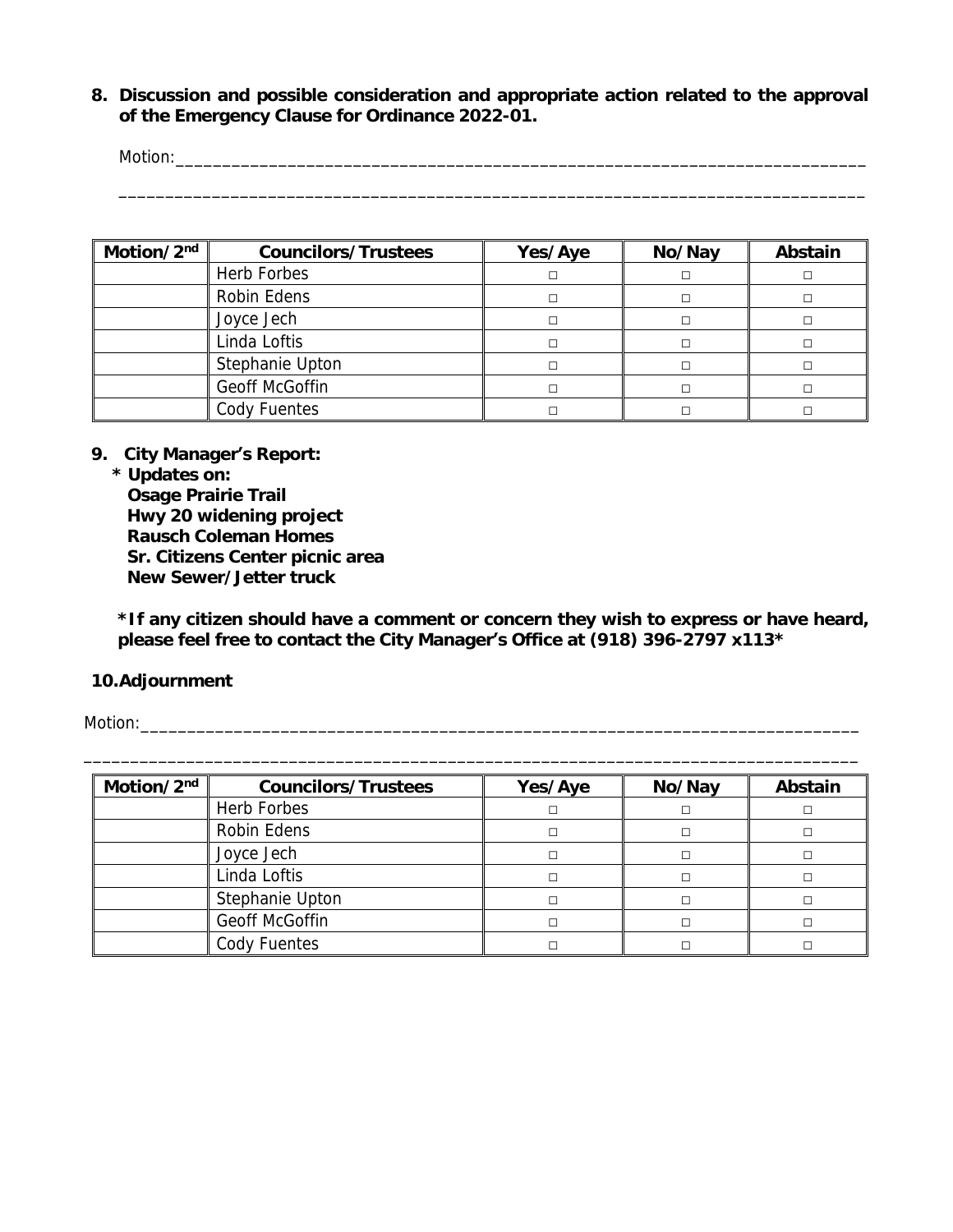

# **PUBLIC NOTICE OF THE MEETING OF THE** *SKIATOOK PUBLIC WORKS AUTHORITY*

**TYPE OF MEETING: REGULAR**

**DATE & TIME: Tuesday, February 8, 2022 at 6:00 p.m. directly following the adjournment of the City Council**

**PLACE: Municipal Boardroom, Community Center, 220 S. Broadway**

\* Notice and agenda filed in the office of the City Clerk, posted on the City Hall bulletin Board and on our website: **cityofskiatook.com before 5:00 p.m. on Friday, February 4, 2021.**

Shirley Lett, City Clerk

 $\overline{\phantom{a}}$  ,  $\overline{\phantom{a}}$  ,  $\overline{\phantom{a}}$  ,  $\overline{\phantom{a}}$  ,  $\overline{\phantom{a}}$  ,  $\overline{\phantom{a}}$  ,  $\overline{\phantom{a}}$  ,  $\overline{\phantom{a}}$  ,  $\overline{\phantom{a}}$  ,  $\overline{\phantom{a}}$  ,  $\overline{\phantom{a}}$  ,  $\overline{\phantom{a}}$  ,  $\overline{\phantom{a}}$  ,  $\overline{\phantom{a}}$  ,  $\overline{\phantom{a}}$  ,  $\overline{\phantom{a}}$ 

**NOTICE TO THE PUBLIC: At this Regular Meeting of the Skiatook Public Works Authority (SPWA), in accordance with and pursuant to applicable SPWA Rules and Robert's Rules of Order, the SPWA will consider, discuss, and may take action on, approve, adopt, amend, not approve, reject, deny, table, or take no action on any item listed on this Agenda. For the purposes of this agenda, "appropriate action" includes and encompasses all of the possible actions set forth in this Notice, and includes not taking any action on a specific agenda item.**

## **A G E N D A**

- **1. Call to Order-** Chairman, Robin Edens
- **2. Roll Call** Shirley Lett, City Clerk

| <b>Attendee Name</b>   |                           | Present | Absent | Late | Arrival |
|------------------------|---------------------------|---------|--------|------|---------|
| Herb Forbes            | Ward $1 \parallel$ $\Box$ |         |        |      |         |
| Robin Edens            | Ward                      |         |        |      |         |
|                        |                           |         |        |      |         |
| Joyce Jech             | Ward $3 \parallel$ $\Box$ |         |        |      |         |
| Linda Loftis<br>Ward 4 |                           |         |        |      |         |
| Stephanie Upton        | Ward $5 \parallel$ $\Box$ |         |        |      |         |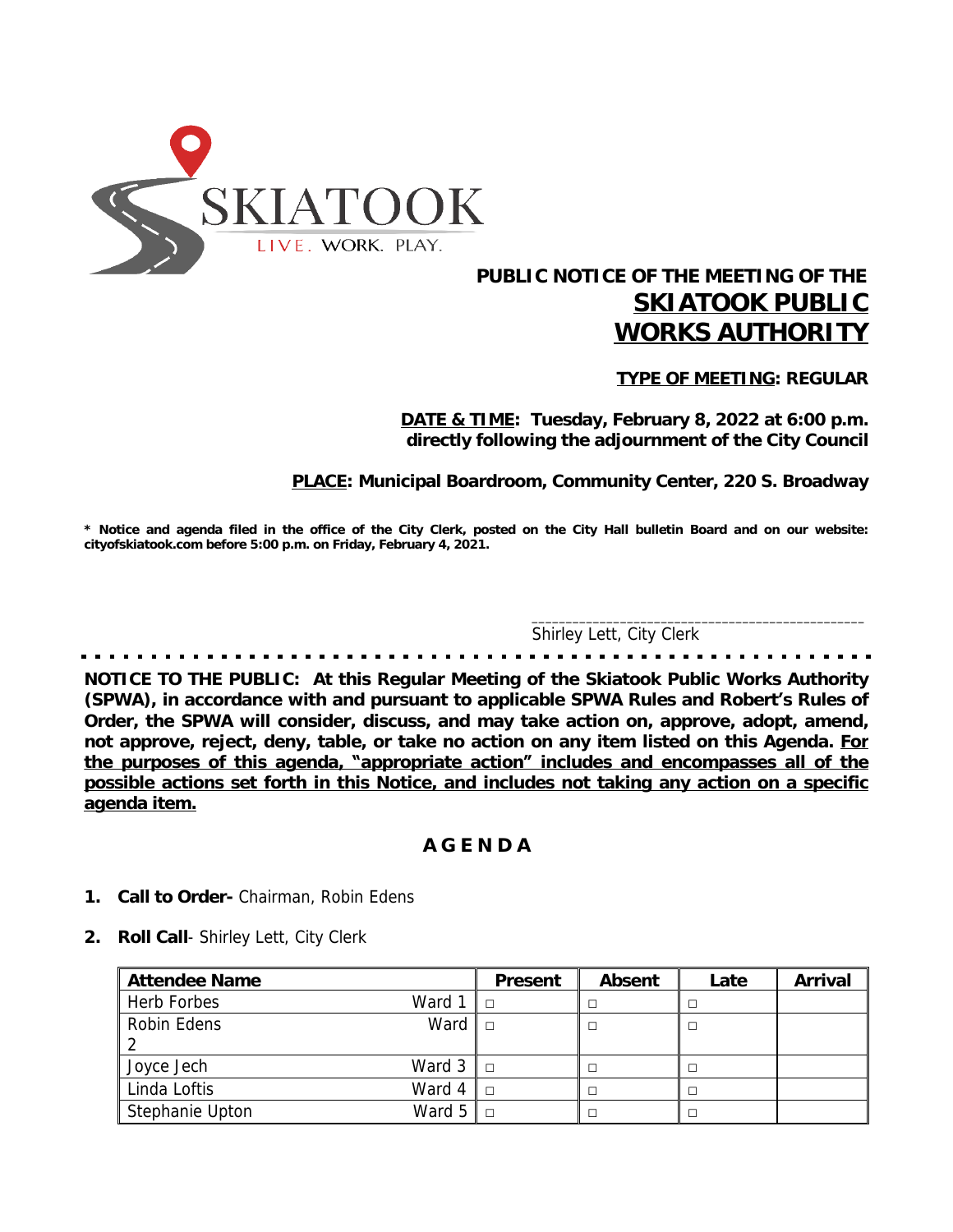| <b>Geoff McGoffin</b><br>Ward |  |  |
|-------------------------------|--|--|
| Cody Fuentes<br>At            |  |  |
| Large                         |  |  |

#### **3. Consent Agenda**

\*All matters listed under "Consent" are considered by the Board of Trustees to be routine and will be enacted by one motion. Any Trustee may, however, remove an item from the Consent Agenda by request. If an item is removed from the Consent Agenda, said removed item may involve discussion and possible consideration and appropriate action. A motion to adopt the Consent Agenda is non-debatable.

### **a. Approval of the minutes of the January 11, 2022 Regular Meeting.**

- **b. Approval of Purchase Orders/Warrants for 01/25/21 (#141773-#141864)**
	- i. SPWA \$233,403.67
	- ii. Payroll (01-14-22) \$57,426.92
	- iii. Payroll (01-28-22) \$88,426.08

- **c. Approval of Purchase Orders/Warrants for 02/08/22 (#141908-#141994)** iv. SPWA \$587,074.77
- **d. Ratify purchase of Sewer Equipment Co. of America Model 747-TK Truck mounted Jetter S/N 9178 in the amount of \$103,982.37.**

\_\_\_\_\_\_\_\_\_\_\_\_\_\_\_\_\_\_\_\_\_\_\_\_\_\_\_\_\_\_\_\_\_\_\_\_\_\_\_\_\_\_\_\_\_\_\_\_\_\_\_\_\_\_\_\_\_\_\_\_\_\_\_\_\_\_\_\_\_\_\_\_\_\_\_\_\_\_\_\_\_\_\_

Motion:

| Motion/2nd | <b>Councilors/Trustees</b> | Yes/Aye | No/Nay | Abstain |
|------------|----------------------------|---------|--------|---------|
|            | Herb Forbes                |         |        |         |
|            | Robin Edens                |         |        |         |
|            | Joyce Jech                 |         |        |         |
|            | Linda Loftis               |         |        |         |
|            | Stephanie Upton            |         |        |         |
|            | Geoff McGoffin             |         |        |         |
|            | Cody Fuentes               |         |        |         |

**4. Consideration and appropriate action relating to items removed from the Consent Agenda.**

\_\_\_\_\_\_\_\_\_\_\_\_\_\_\_\_\_\_\_\_\_\_\_\_\_\_\_\_\_\_\_\_\_\_\_\_\_\_\_\_\_\_\_\_\_\_\_\_\_\_\_\_\_\_\_\_\_\_\_\_\_\_\_\_\_\_\_\_\_\_\_\_\_\_\_\_\_\_\_\_\_\_\_

Motion:\_\_\_\_\_\_\_\_\_\_\_\_\_\_\_\_\_\_\_\_\_\_\_\_\_\_\_\_\_\_\_\_\_\_\_\_\_\_\_\_\_\_\_\_\_\_\_\_\_\_\_\_\_\_\_\_\_\_\_\_\_\_\_\_\_\_\_\_\_\_\_\_\_\_\_\_\_

| Motion/2nd | <b>Councilors/Trustees</b> | Yes/Aye | No/Nay | Abstain |
|------------|----------------------------|---------|--------|---------|
|            | Herb Forbes                |         |        |         |
|            | Robin Edens                |         |        |         |
|            | Joyce Jech                 | П       |        |         |
|            | Linda Loftis               | П       |        |         |
|            | Stephanie Upton            | П       |        |         |
|            | Geoff McGoffin             |         |        |         |
|            | Cody Fuentes               |         |        |         |

## **5. Discussion and possible consideration and appropriate action related to acceptance of the Fiscal Year 2020-2021 Audit.**

\_\_\_\_\_\_\_\_\_\_\_\_\_\_\_\_\_\_\_\_\_\_\_\_\_\_\_\_\_\_\_\_\_\_\_\_\_\_\_\_\_\_\_\_\_\_\_\_\_\_\_\_\_\_\_\_\_\_\_\_\_\_\_\_\_\_\_\_\_\_\_\_\_\_\_\_\_\_\_\_\_\_\_

Motion:\_\_\_\_\_\_\_\_\_\_\_\_\_\_\_\_\_\_\_\_\_\_\_\_\_\_\_\_\_\_\_\_\_\_\_\_\_\_\_\_\_\_\_\_\_\_\_\_\_\_\_\_\_\_\_\_\_\_\_\_\_\_\_\_\_\_\_\_\_\_\_\_\_\_\_\_\_